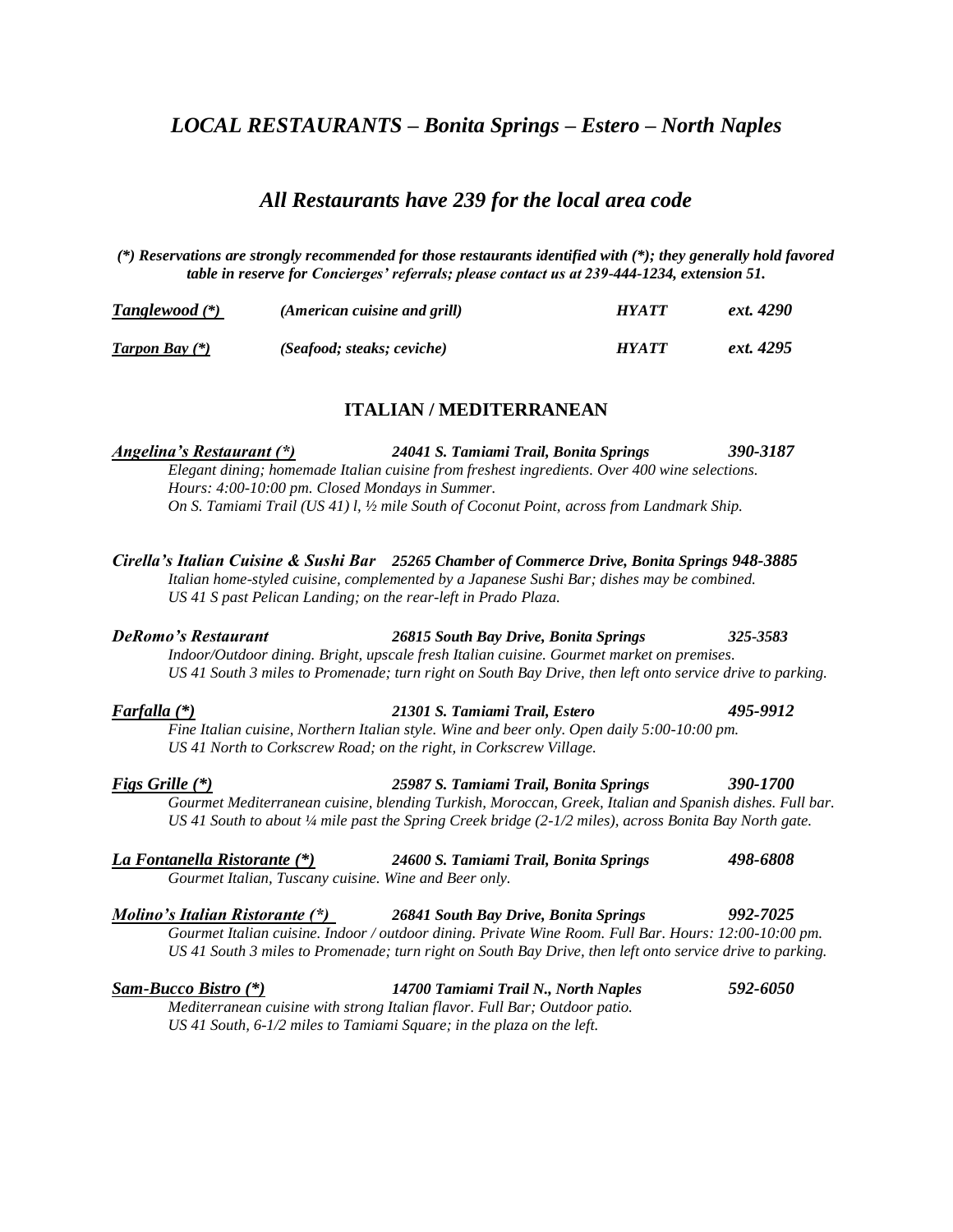# **SEAFOOD**

*Casual elegant, Seafood and American cuisine. Bar with music; multi-level seating, porch open in season.*

*Bay House Restaurant (\*) 799 Walkerbilt Road, North Naples 591-3837*

# *Hours: Mon.-Sun.: 11:30 am-9:00 pm; brunch on Sundays 11:30 am-2:00 pm. On the Cocohatchee River. US 41 South to past Wiggins Pass Road; Walkerbilt on the right, after the WP Mall. Bayfront Bistro 4761 Estero Boulevard, Fort Myers Beach 463-3663 Traditional seafood, steaks and American cuisine; indoor/outdoor seating facing Estero Bay. US 41 S to Bonita Beach Rd.; turn right, follow to Ft. Myers Beach-go to Snook Bight Marina; on the right. Big Hickory Seafood Grill 26107 Hickory Boulevard, Bonita Springs 992-0991 Casual waterfront dining on the bay. Wine and beer only. Open for lunch; closes at 9:00 pm. US 41 S to Bonita Beach Rd.; turn right, follow to the end; continue right on Hickory Blvd., follow for about 2 miles to just before the bridge; in marina plaza, on the right. Blu Sushi (\*) 10045 Gulf Center Drive, Estero 334-2583 Elegant Sushi bar, martini, sake bar. Urban chic. Music. Hours: 11:00 am-11:00 pm (Sat.: to midnight). US 41 N to Corkscrew Rd.; go right, under I-75 to Ben Hill Griffin Pkwy; turn left follow 5 miles to GCTC. Blue Water Bistro (\*) 23151 Village Shops Way, Estero 949-2583 Modern, casual seafood, fine steaks. Great Bar and environment. Creative Drinks. Outdoor seating. In the Coconut Point Mall, 2 miles from Resort – use first right turn off US 41. Fish Crazy Restaurant & Seafood Market 14700 Tamiami Trail N., Naples 260-1048 Sophisticated, fun, casual seafood restaurant and fresh market (formerly from Randy's). US 41 South, 6-1/2 miles to Tamiami Square; in the plaza on the left. Flippers on the Bay 8771 Estero Boulevard, Fort Myers Beach 765-1025 US 41 S to Bonita Beach Rd.; turn right, follow past Big Carlos Bridge; on the right at Lover's Key Resort. Fresh Catch Bistro 3040 Estero Boulevard. Fort Myers Beach 463-2600 Casual, Gulf-fronting second-floor terrace, friendly seafood restaurant. US 41 S to Bonita Beach Rd.; turn right, follow to Ft. Myers Beach-after crossing last bridge, 1 mile on the left. PF Chang's Asian Fusion 10081 Gulf Center Drive, Estero 590-9197 Asian fusion and Chinese gourmet cuisine; casual setting. Full bar. US 41 N to Corkscrew Rd.; go right, under I-75 to Ben Hill Griffin Pkwy; turn left follow 5 miles to GCTC. PF Chang's Asian Fusion 10850 Tamiami Trail North, Naples 596-2174 US 41 South 9 miles to Immokalee Rd.; take first left cutoff into Granada Plaza.*

*Pinchers Crab Shack 28580 Bonita Crossings Road, Bonita Springs 948-1313 Casual Maryland style crab house; fresh seafood, blue and (seasonal) stone crabs; burgers. Outdoor seating available; full bar. Hours: 11:00 am-10:00 pm. Call ahead (30 min.) only. US 41 S to Bonita Beach Road; 1 miles past the intersection, on the left.*

# *Pinchers Crab Shack 10029 Gulf Center Drive, Estero 415-4040 US 41 N to Corkscrew Rd.; go right, under I-75 to Ben Hill Griffin Pkwy; turn left follow 5 miles to GCTC.*

# *Roy's Hawaiian Fusion (\*) 26831 South Bay drive, Bonita Springs 498-7697*

*US 41 South 3 miles to Promenade; turn right on South Bay Drive, then left onto service drive to parking.*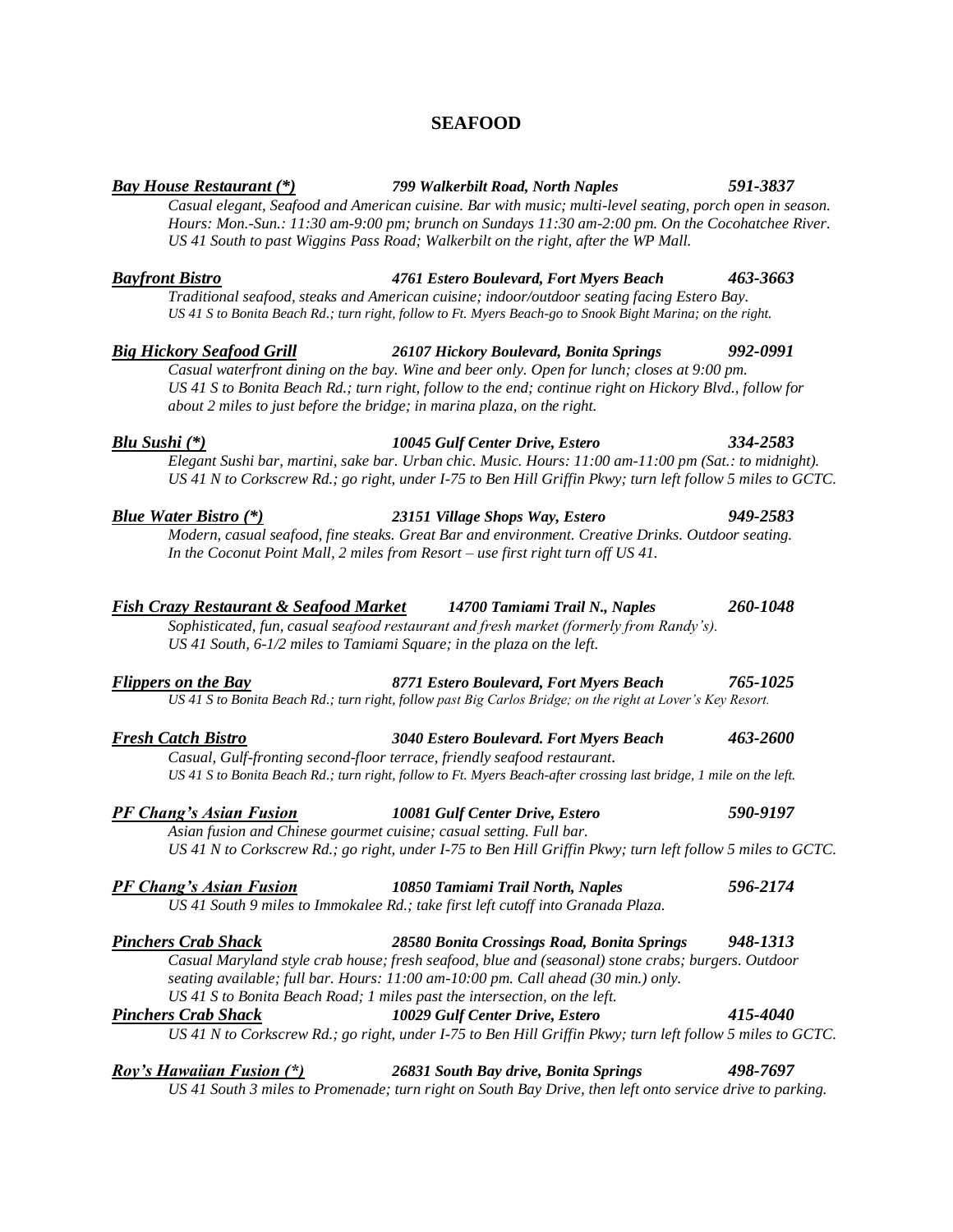### *Sushi-Thai of Naples-Too 25301 S. Tamiami Trail, Bonita Springs 992-5600 Casual Oriental cuisines, incl. Japanese, Thai, Vietnamese and Chinese dishes; sushi. Wine and beer only. US 41 S to Prado Plaza (SteinMart); turn left into plaza.*

*The Clam Bake (New Englad!) 16520 S. Tamiami Trail, Carlos Park 482-1930 Casual, traditional New England seafood, Clam Bake Pot Lobster dishes.*

*US 41 North about 7 miles to Island Park Road; turn left into plaza.*

*The Fish House (\*) 1695 Bonita Beach Road, Bonita Springs 495-5770 Waterfront, casual local restaurant; patio. Raw bar. Fresh seafood, shrimp, tuna, pastas, steak. US 41 S to Bonita Beach Road; turn right, go 1 mile, on left.*

# **STEAKHOUSES**

*Chops City Grill (\*) 8200 Health Park Center Blvd., Bonita Springs 992-4677 Local steak and seafood house; fine cuisine, elegant surroundings. Pan-Asian themed appetizers. Steaks are aged 14 days plus; over 400 wine selections. Sophisticated full-service bar. Follow Coconut Road east of the light at US 41; take first road on the right; next right is Chops.* 

*Outback Steakhouse 27230 Bay Landing Drive, Bonita Springs 948-3575 Australian steakhouse; bbq ribs. Full bar. Hours: 4:00-10:00 pm (Fri.-Sat.: 4:00-11:00 pm). US 41 S to W. Terry Street; turn left, then first right at light to Bay Landing. Follow curved road.*

### *Manhattan Steakhouse (\*) 24940 S. Tamiami Trail, Bonita Springs 676-8687*

*Dry-aged steaks prepared New York style; signature porterhouse a specialty. US 41 S to Pelican Landing; turn right, then left onto Burnt Pine Road; at the end, on the left.*

## *Ruth's Chris (\*) 23151 Village Shops Way, Estero 948-8888*

*Upscale fine dining; known for their sizzling steaks, fresh lobster. Casual lounge and private rooms. Hours: 4:00-10:00 pm (Sun.: to 9:30 pm). Happy hour: 4:30-6:30 pm (except Sat.). In the Coconut Point Mall, 2 miles from Resort – use first right turn off US 41.*

### *Ted's Montana Grill 8017 Plaza del Lago, Estero 947-9318*

*Casual steakhouse featuring Bison and American Beef cuisine in a Western Saloon setting; seafood; ribs. In the Coconut Point Mall; use 2nd entrance, go thru the round-about and over the bridge; at stop sign, turn right, and follow to end of buildings; at the end, by the lake.*

# **AMERICAN CASUAL / PUBS / OTHERS**

*A Table Apart (\*) 4295 Bonita Beach Road, Bonita Springs 221-8540*

*Casual, cozy ambience, offering Wolrd cuisine with French infusion. Wine and beer bar. US 41 \*

## *Blu Sushi 10045 Gulf Center Drive, Estero 334-2583*

*Sushi Bar; Cocktails; Martinis, Sake. Fine sushi and sashimi selections. Urban chic; upscale setting. US 41 N to Corkscrew Rd.; go right, under I-75 to Ben Hill Griffin Pkwy; turn left follow 5 miles to GCTC.*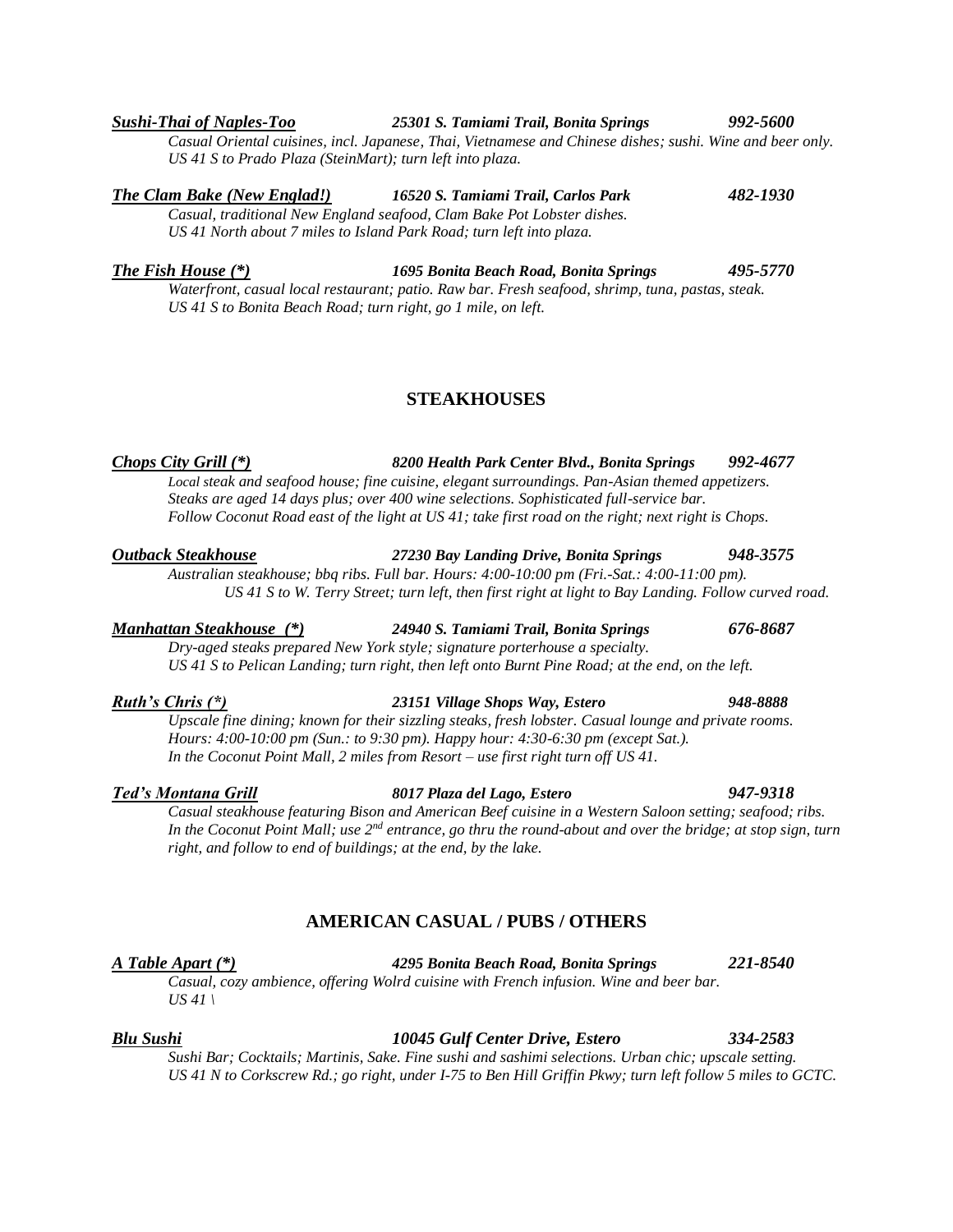| Modern American bistro, with French charcuterie flair; over 100 wine choices, many by the glass.<br>US 41 S to Bonita Beach Road; turn right, go 1 -1/4 mile, on the right by Vanderbilt Drive. |                                                                                                                                                                    |          |
|-------------------------------------------------------------------------------------------------------------------------------------------------------------------------------------------------|--------------------------------------------------------------------------------------------------------------------------------------------------------------------|----------|
| Charlie Chiang's                                                                                                                                                                                | 12200 Tamiami Trail N., Naples                                                                                                                                     | 563-6688 |
|                                                                                                                                                                                                 | Modern Chinese cuisine, Pan Asian and Japanese. Dim Sum style plates; glazed spare ribs.<br>US 41 S; follow about 7-1/2 miles – on the left at the Doubletree Inn. |          |
| Coconut Jack's                                                                                                                                                                                  | 5370 Bonita Beach Road, Bonita Springs                                                                                                                             | 676-7777 |

*C Level Bistro & Wine Bar 4450 Bonita Beach Road, Bonita Springs 221-7046*

*US 41 S, 1 mile to Shoppes at Pelican Landing; at right corner.*

*Casual, waterfront restaurant/tiki bar; seafood, steaks, pork, chicken, tacos US 41 S to Bonita Beach Road; turn right. Follow about 2 miles; on the right past the bridge*

*Doc's Beach House 27908 Hickory Boulevard, Bonita Springs 992-6444 Very casual beach restaurant. Burgers, salads, clams, shrimp, pizza. Wine and Beer only.Cash only. US 41 S to Bonita Beach Road; turn right, follow to end of road. Beach house in front. No reservations.*

| <b>Ford's Garage</b> | 10801 Corkscrew Road, Estero                                                               | 495-3673 |
|----------------------|--------------------------------------------------------------------------------------------|----------|
|                      | Casual, sports-bar styled restaurant; indoor/outdoor dining.                               |          |
|                      | US 41 N to Corkscrew Road; turn right, go 3 miles (under $I-75$ ); in the Miromar Outlets. |          |

| Iguana Mia Mexican Restaurant                                   | S. Tamiami Trail, Bonita Springs                                 | 949-1999 |
|-----------------------------------------------------------------|------------------------------------------------------------------|----------|
|                                                                 | Casual Mexican fare in friendly, warm and exuberant environment. |          |
| US 41 S; 5 miles on the left, after Bonita Beach traffic light. |                                                                  |          |

## *Lansdowne Street Pub 24851 S. Tamiami Trail, Bonita Springs 495-3800*

*New England style pub, copper bar top; working fireplace. Indoor and outdoor. Boston Red Sox haven! US 41 S to light at Old 41 Road; turn left onto Old 41 – in Bernwood Center, on the right.*

*Miller Ale House 10065 Gulf Center Drive, Estero 461-9334 Popular sports bar, outdoor seating available; raw bar, burgers, ribs, wings. TV screens; pool. US 41 N to Corkscrew Rd.; go right, under I-75 to Ben Hill Griffin Pkwy; turn left follow 5 miles to GCTC.*

### *O'Mei Chinese Cuisine 14700 Tamiami Trail North, Naples 254-8973*

*Authentic, excellent Chinese cuisine; Peking duck can be ordered 24 hours ahead. US 41 South 6-1/2 miles to Tamiami Square; turn left into Plaza; on the north side.*

| Pierside Grill & Blowfish Bar | <b>1000 Estero Boulevard, Fort Myers Beach</b>                                                             | 765-7800 |
|-------------------------------|------------------------------------------------------------------------------------------------------------|----------|
|                               | US 41 N to Gladiolus Dr., turn left, follow to Summerlin Rd; take San Carlos Blvd; follow over the bridge. |          |

| <b>Rib City Grill</b> | 10431 Corkscrew Commons Drive, Estero                                                         | 949-1006 |
|-----------------------|-----------------------------------------------------------------------------------------------|----------|
|                       | Local grill offering barbecue and ribs. Grilled shrimp, steaks, fries.                        |          |
|                       | US 41 N to Corkscrew Road; turn right for about 2 miles; on the left, by the service station. |          |
|                       |                                                                                               |          |

| <b>Rusty's Raw Bar &amp; Grill</b> | 20041 S. Tamiami Trail, Estero                                       | 390-0123 |
|------------------------------------|----------------------------------------------------------------------|----------|
|                                    | Casual popular bar and grill; sports pub; multiple TVs. Pool tables. |          |

### *British Open Pub 24630 S. Tamiami Trail, Bonita Springs 949-0302*

*Fish and Chips, Sunday roast; cottage pie. Full bar. Outdoor seating. No reservations accepted.*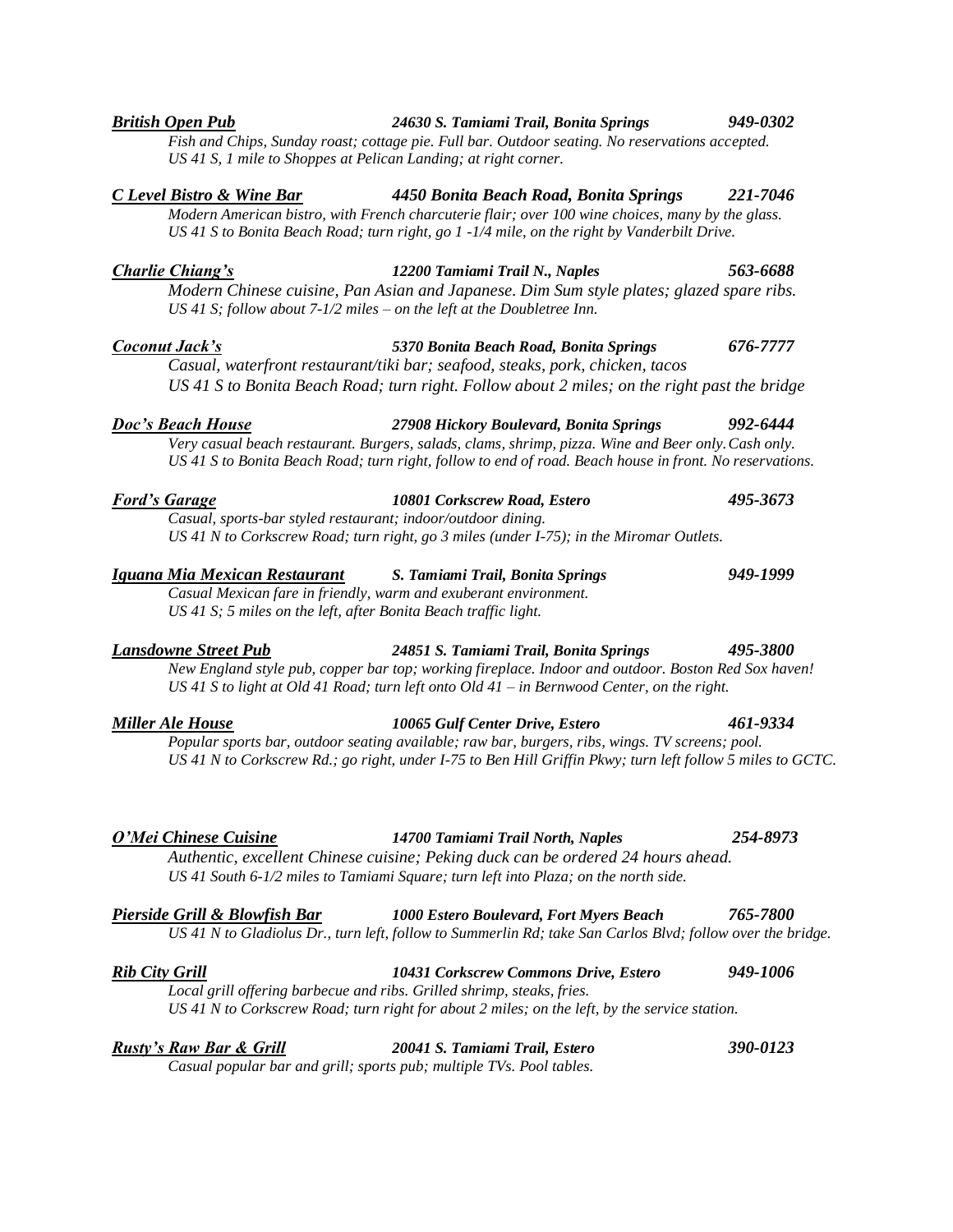|                                     | Modern American bistro with Italian touches. Gourmet cuisine. Wine and beer. Music Thu.-Sat.<br>In the In the Coconut Point Mall, 2 miles from Resort – use first right turn off US 41.                                                                       |          |
|-------------------------------------|---------------------------------------------------------------------------------------------------------------------------------------------------------------------------------------------------------------------------------------------------------------|----------|
| <b>TAG, The American Gastropub</b>  | 23161 Village Shopes Way, Estero<br>Gourmet restaurant offering small plates, craft beers and hand-crafted cocktails.<br>In the In the Coconut Point Mall, 2 miles from Resort – use first right turn off US 41.                                              | 949-4300 |
| <b>The Other Side Bistro</b>        | 24360 S. Tamiami Trail, Bonita Springs<br>American with French bistro influence; steak frites; fillet mignon; rack of lamb in a casual setting.<br>US 41 S, 1 mile to Shoppes at Pelican Landing; at right corner, next to British Open Pub.                  | 992-7433 |
|                                     | Tokyo Bay Japanese Sushi & Steakhouse 24880 S. Tamiami Trail, Bonita Springs<br>Traditional Japanese cuisine; Teppanyaki (hibachi style) rooms; sushi bar.<br>US 41 S, about 1 $\frac{1}{2}$ miles south of Coconut Road, on the right, next to Regions Bank. | 495-5044 |
| <b>Tony Sacco's Coal Oven Pizza</b> | 8001 Plaza del Lago, Estero<br>In the In the Coconut Point Mall – use second right turn off $US 41$ , over the bridge, by the Turtle Ponds.                                                                                                                   | 948-6697 |
| Watermark Grill (*)                 | 11280 Tamiami Trail N., North Naples<br>$T_{\rm out}$ is the contract of the contract of the contract of $M_{\rm out}$ , i.e., $M_{\rm out}$ , $M_{\rm out}$ , $T_{\rm out}$ , $T_{\rm out}$ , $\zeta$ , $\alpha$ , $\alpha$ , $\alpha$ , $\alpha$            | 596-1400 |

*South Fork Grille (\*) 23161 Village Shops Way, Estero 992-5040*

*Traditional American cuisine; steaks, ribs, seafood, Maine lobster. Magician Sun.-Thu.: 6:00-09:00 pm US 41 S, approximately 9 miles; restaurant on the left, in the plaza.*

*Wylds Café (\*) 4271 Bonita Beach Road, Bonita Springs 947-0408 American, elegant casual cuisine with European touches. Steaks, seafood, salads. Wine and beer. US 41 S to Bonita Beach Road; turn right, go 1-1/2 mile, on the left.*

*(\*) Reservations are strongly recommended for those restaurants identified with (\*); they generally hold favored table in reserve for Concierges' referrals; please contact us at 239-444-1234, extension 51.*